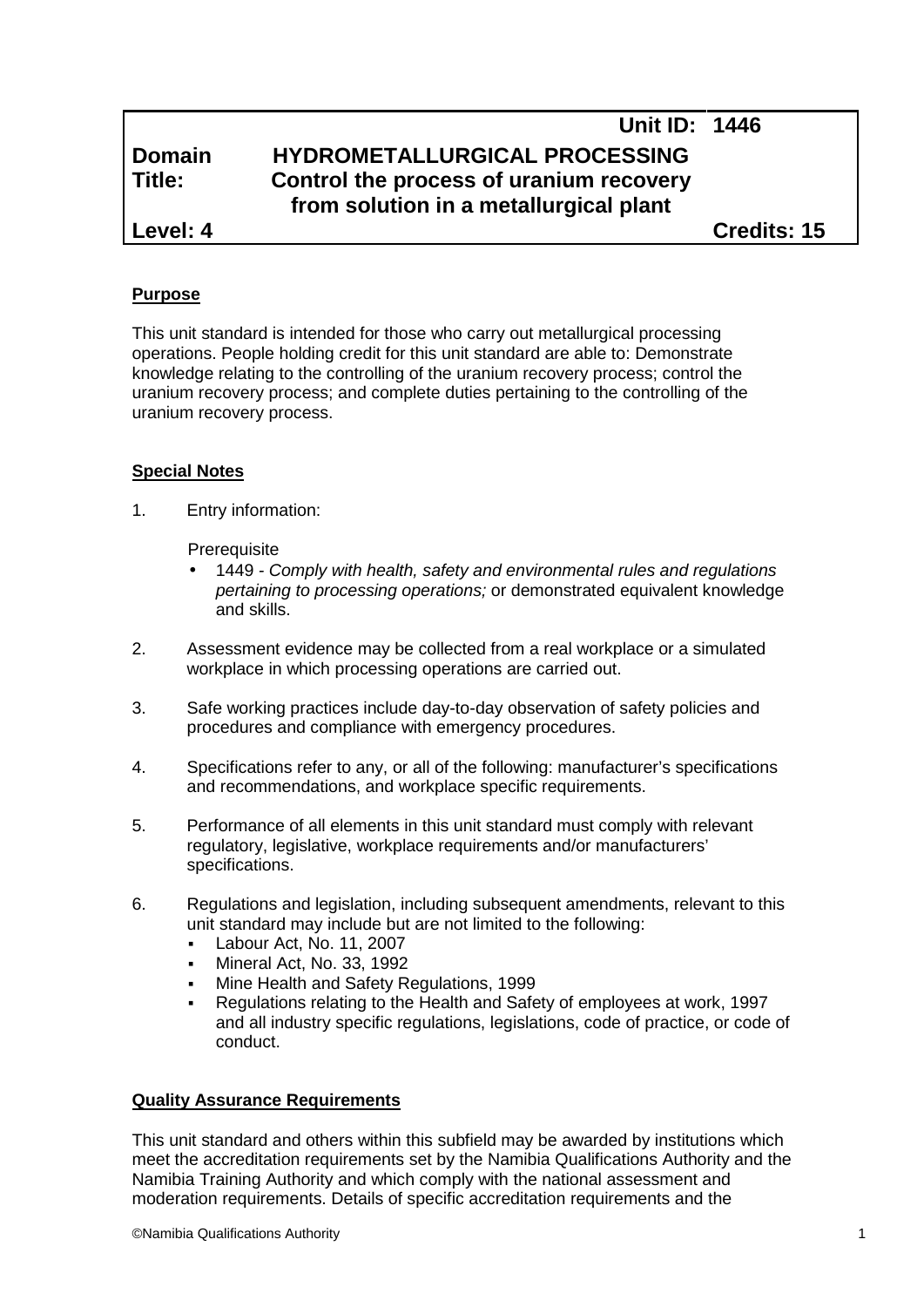national assessment arrangements are available from the Namibia Qualifications Authority and the Namibia Training Authority. All approved unit standards, qualifications and national assessment arrangements are available on the Namibia Training Authority website www.nta.com.na.

## **Elements and Performance Criteria**

### **Element 1: Demonstrate knowledge relating to the controlling of the uranium recovery process**

### **Performance Criteria**

- 1.1 The occupational safety and health and risk management requirements are explained.
- 1.2 The importance of controlling the uranium recovery process is described in terms of achieving specified production requirements.
- 1.3 The security requirements and emergency procedures pertaining to the uranium recovery process are explained.
- 1.4 The communication requirements pertaining to the uranium recovery process are described.
- 1.5 The process flow and interlock systems of the uranium recovery process are described in terms of operational requirements.
- 1.6 The operating procedures, parameters and control methods of the uranium recovery process are explained in terms of workplace and legislative requirements.
- 1.7 Corrective actions, in case of sub-standard conditions and problems be encountered, are described.

#### **Element 2: Control the uranium recovery process**

#### **Range**

Inspections include but are not limited to the availability of personal protective equipment and safety equipment; the availability and use of tools and equipment; the condition of safety devices and adherence to safety requirements; the availability and utilisation of process equipment and consumables; the present status of the process; potential hazards and risks; and potential security risks or breaches.

#### **Performance Criteria**

- 2.1 Workplace hazards and associated risks towards self and others are identified, minimised or eliminated according to workplace procedures and legislative requirements.
- 2.2 The uranium recovery process system is inspected according to workplace procedures.